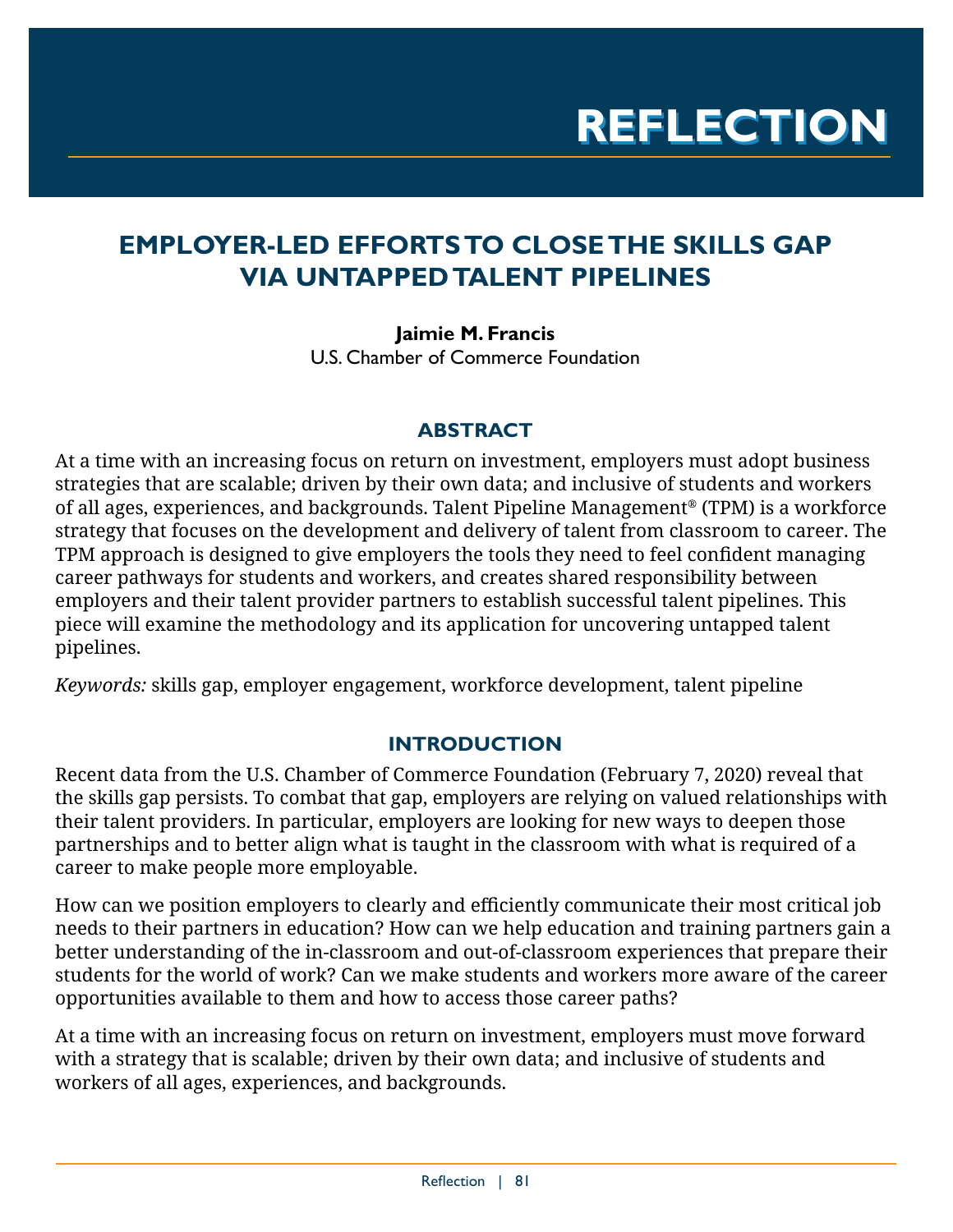### **WHAT IS TPM?**

Talent Pipeline Management® (TPM) is a workforce strategy that focuses on the development and delivery of talent from classroom to career. The TPM approach gives employers the tools to feel confident managing career pathways for students and workers, and creates shared responsibility between employers and their talent provider partners to establish successful talent pipelines. As a demand aggregator for the workforce development system, the TPM approach helps employers get the talent they need to close their skills gaps and gives students and workers better employment opportunities through more streamlined pathways. It might sound too good to be true, but it works.

Through TPM, employers organize into employer collaboratives, a group that comes together around a shared pain point. These collaboratives proactively organize and manage their talent provider partners to create performance-based talent supply chains. This approach creates shared value for students and workers, talent providers, and employers. Students and workers are connected to in-demand careers and learn what it takes to advance in that industry. Talent providers receive the information they need to best prepare students for transition to the workplace or advance in the workplace. Employers have reliable access to the talent they need to fill open jobs.

#### **TPM Background**

In 2014, the Chamber Foundation launched TPM with a white paper describing how supply chain management principles—commonly used by businesses to run their day-to-day operations—could be applied to talent. As a result of a national call to action, seven businessfacing organizations stepped up to pilot TPM and take it from theory to practice, resulting in the creation of a six-strategy framework that guides employer collaboratives to more effectively organize and manage their partnerships.

The transition from theory to practice was formalized with the launch of the [TPM Academy®](https://tpmacademy.uschamberfoundation.org/), an in-person training for business leaders interested in learning the TPM approach. The training includes an [original curriculum,](https://tpmacademy.uschamberfoundation.org/wp-content/uploads/2019/10/TPM-3.0_Curriculum_FINAL.pdf) data collection tools, and access to a [growing](https://www.uschamberfoundation.org/talent-pipeline-management/tpm-map)  [network of peers and practitioners](https://www.uschamberfoundation.org/talent-pipeline-management/tpm-map). More than 300 partners have graduated from the TPM Academy and are overseeing collaboratives that involve thousands of employers from a variety of industries, such as manufacturing, healthcare, construction, utilities, information technology, and more.

Over time, the resources offered through the TPM Academy are regularly tweaked and refined to provide continuous support to the evolving needs of TPM practitioners. As more TPM practitioners are supporting efforts to diversify talent pipelines in their communities, the adult learner population is a commonly untapped talent pool to the detriment of industries eager for employees.

#### **TPM Resources**

Now in its third edition, the TPM Academy curriculum serves as a guidebook for implementing talent supply chain solutions. Whether an employer is focusing their efforts on new hires that commonly come from external talent sources or upskilling their existing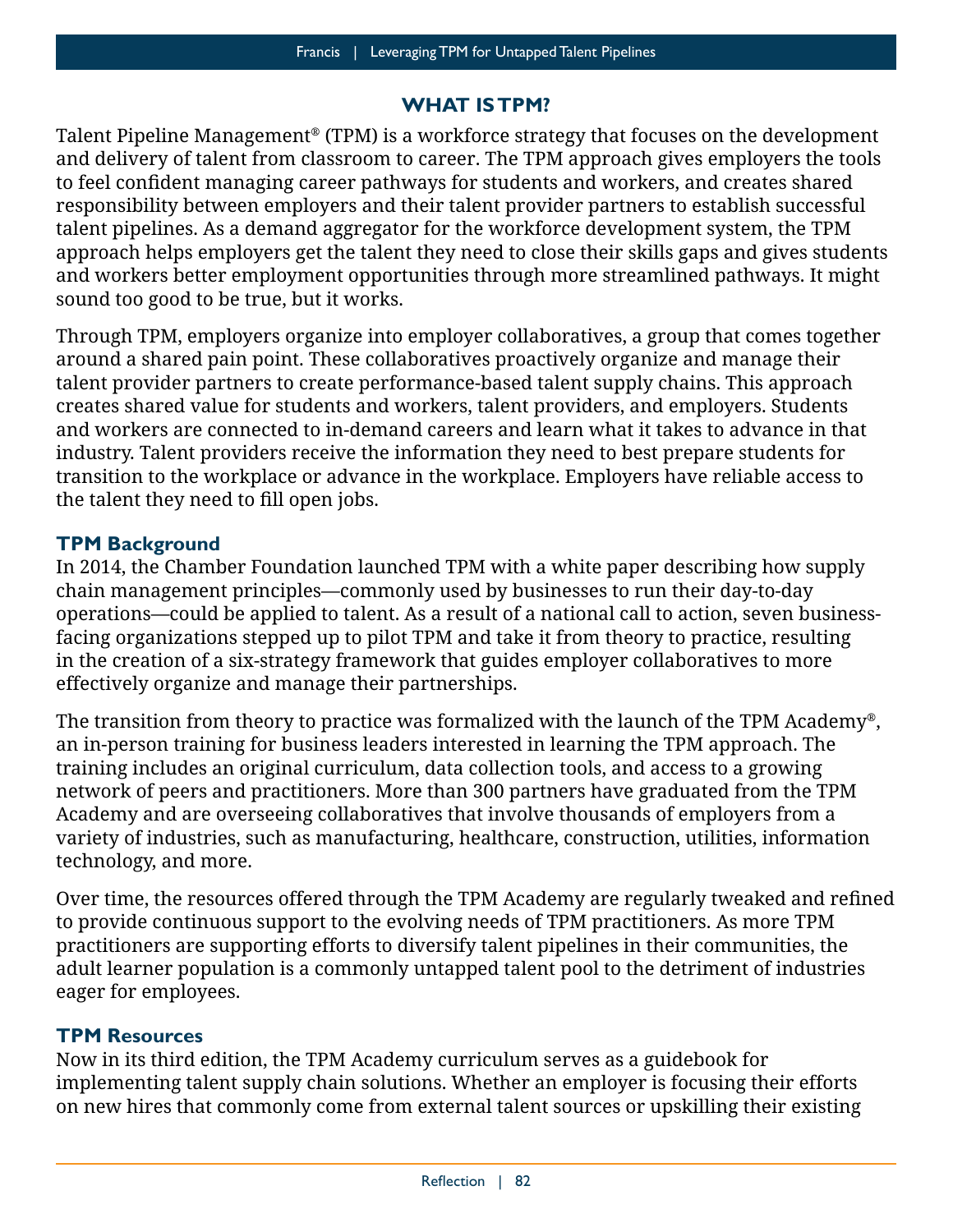workers for new or advanced jobs, the curriculum lays out a process that relies on employer data to determine solutions. This approach tends to lead to better, more precise solutions that tie directly to the employers' pain points. This resource is available to the public so that any organization interested has access to these practices. Strategy by strategy, the curriculum includes an overview of key considerations for employer collaborative members as they work through the TPM approach, including exercises, data examples, and action plans to track progress.

Most recently, a committee of experts worked to adapt the TPM approach to internal talent pipelines, or as some call it, upskilling. Committee members, particularly those who have implemented TPM-based upskilling solutions, identified key considerations and processes for employer collaboratives focused on upskill efforts. This intentional exercise not only added additional value to the TPM curriculum, but it also resulted in a new report, [Upskilling with](https://www.uschamberfoundation.org/sites/default/files/2020USCCF_TPMUpskillReport.pdf)  [Talent Pipeline Management,](https://www.uschamberfoundation.org/sites/default/files/2020USCCF_TPMUpskillReport.pdf) that highlights real-life case studies and best practices from those who have used TPM to upskill, as well as lessons learned from those experiences that are relevant for any industry.

## **HOW TO MAKE TPM WORK FOR YOU**

The TPM approach broadens an employer's understanding of potential talent sources as they seek new partnerships to help fill their demand. Whereas many employers anecdotally attribute their best hires to a couple of particular institutions, upon collecting actual employee data, they may realize their best hires come from a staffing agency that provided a particular training program, or a community-based organization that was able to offer training at a time that works best for adults who are currently employed or have family obligations during traditional "school hours." Adult education programs are more easily discoverable as a result of this process and can help employers get organized and think outside the box in identifying what partner can be most responsive to their needs.

For upskilling, employers may realize that certain feeder jobs lead to more successful transitions to higher-skills jobs, or that a specific training program best positions their current employees to move up within the organization. This strategy uses employer data to take opinions out of partnerships decisions so employers are able to see that *solutions may be in unexpected places.* 

The TPM curriculum provides the framework, and the TPM network has [examples to share](http://forwardontalent.org/) of how this methodology has worked for them.

## **CONCLUSION**

Adult education programs have an opportunity to stand out as a leading untapped pipeline for employers of industries of all kinds. If you are interested in gaining a better understanding of the TPM approach, we suggest starting with the [TPM Academy Curriculum's orientation,](https://tpmacademy.uschamberfoundation.org/wp-content/uploads/2019/10/TPM-3.0_Curriculum_FINAL.pdf) which provides an end-to-end overview of the TPM approach, as well as an assessment to see if TPM is a good fit for workforce challenges in your community.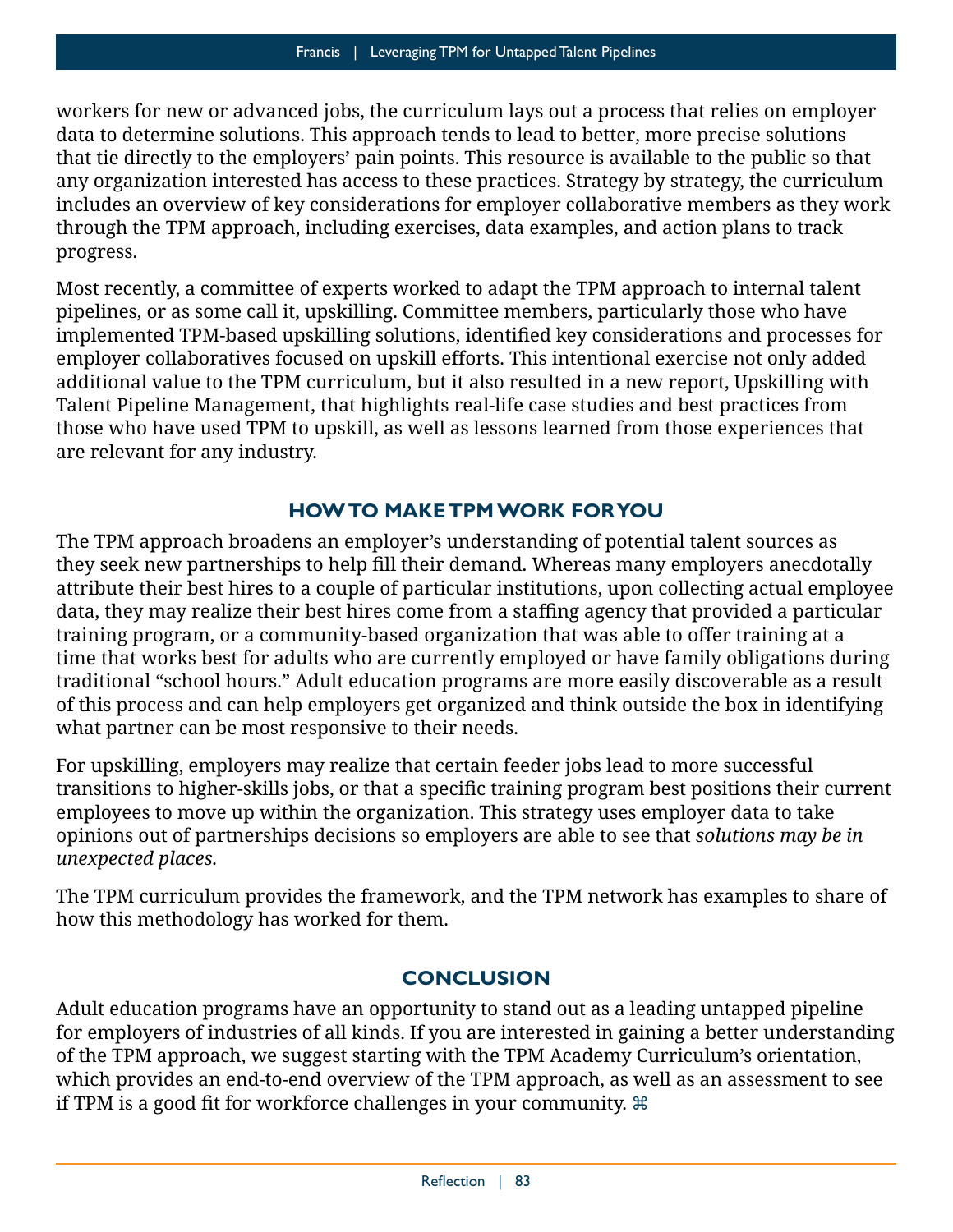**Jaimie M. Francis** is the Executive Director of Programs and Policy at the U.S. Chamber of Commerce Foundation Center for Education and Workforce (CEW). Ms. Francis develops and oversees CEW's programs for postsecondary education and workforce development. She manages its Talent Pipeline Management® (TPM) initiative and its 300+ member National Learning Network of TPM practitioners. Ms. Francis is a faculty member for the TPM Academy®, an in-person training for state and local chamber, business association, and economic development agency leaders, as well as employers, to learn the TPM approach to drive partnerships with their education and training providers based on industry need.

#### **WEB RESOURCES**

- TPM Academy <https://tpmacademy.uschamberfoundation.org/>
- TPM Curriculum [https://tpmacademy.uschamberfoundation.org/wp-content/uploads/2019/10/TPM-3.0\\_](https://tpmacademy.uschamberfoundation.org/wp-content/uploads/2019/10/TPM-3.0_Curriculum_FINAL.pdf) [Curriculum\\_FINAL.pdf](https://tpmacademy.uschamberfoundation.org/wp-content/uploads/2019/10/TPM-3.0_Curriculum_FINAL.pdf)
- TPM Map <https://www.uschamberfoundation.org/talent-pipeline-management/tpm-map>
- Example of TPM in Action <https://www.forwardontalent.org/>
- Upskilling with Talent Pipeline Management® (TPM) Report (January 2020) [https://www.uschamberfoundation.](https://www.uschamberfoundation.org/sites/default/files/2020USCCF_TPMUpskillReport.pdf) [org/sites/default/files/2020USCCF\\_TPMUpskillReport.pdf](https://www.uschamberfoundation.org/sites/default/files/2020USCCF_TPMUpskillReport.pdf)

#### **REFERENCE**

U.S. Chamber of Commerce Foundation (February 7, 2020) Hiring in the Modern Talent Marketplace. U.S. Chamber of Commerce Foundation. [https://www.uschamberfoundation.org/sites/default/files/2020\\_USCCF\\_](https://www.uschamberfoundation.org/sites/default/files/2020_USCCF_ModernTalentMarketplaceHiring.pdf) [ModernTalentMarketplaceHiring.pdf](https://www.uschamberfoundation.org/sites/default/files/2020_USCCF_ModernTalentMarketplaceHiring.pdf)